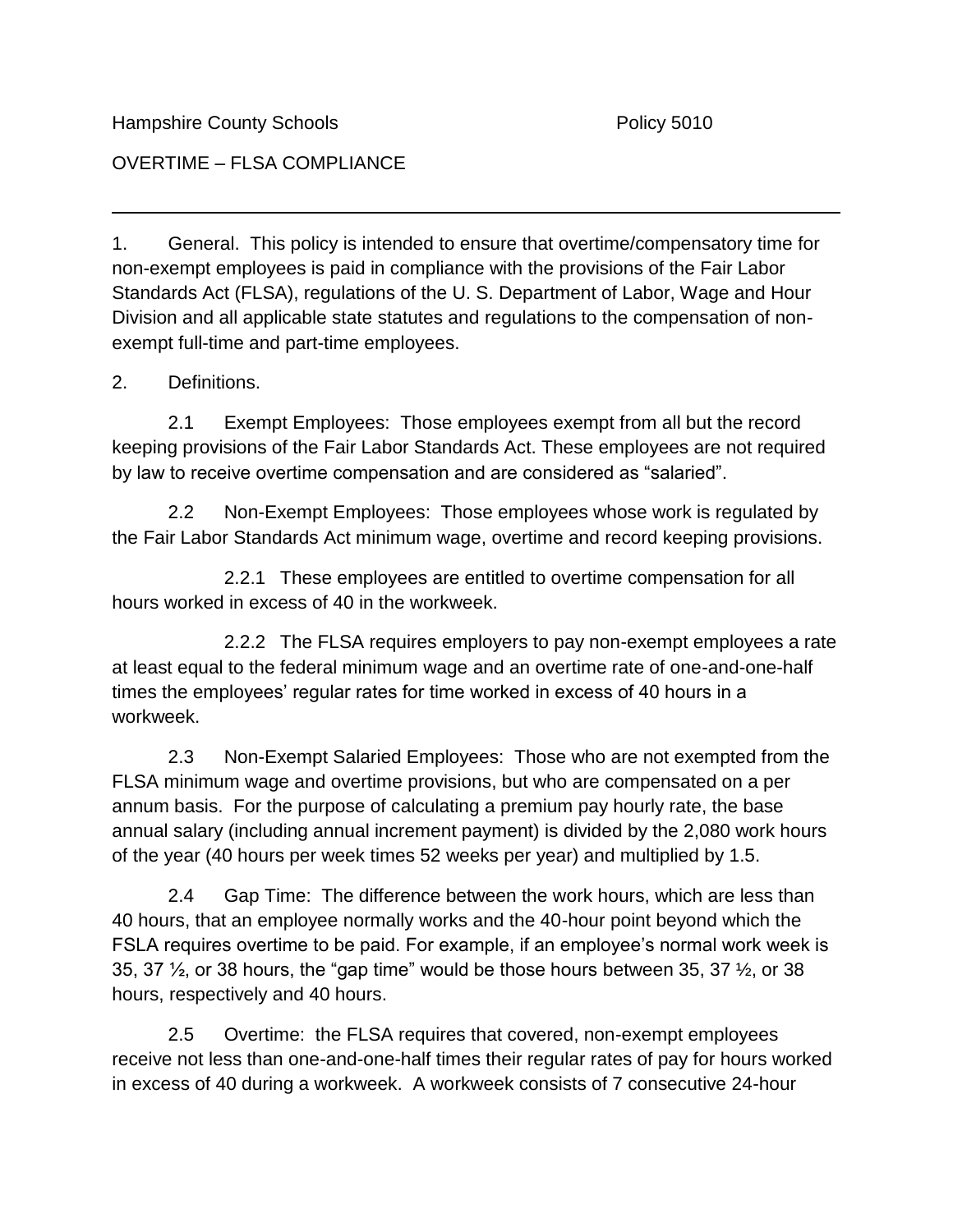periods, i.e., 168 consecutive hours, designated by the employer. However, the Board provides compensatory time off in lieu of monetary overtime compensation.

2.6 Compensatory Time: Compensatory time received by an employee in lieu of case must be at the rate of not less than one-and-one half hours of compensatory time for each house of overtime work, just as the monetary rate for overtime is calculated at the rate of not less than one-and-one-half times the regular rate of pay. An agreement or understanding between the Board and employee, relative to the compensatory time option, must exist prior to the performance of work.

2.7 On-Call Time: An employee who is required to remain on call on the District's premises or so close thereto that he or she cannot use the time effectively for his or her own purposes is working while "on call". An employee who is not required to remain on the employer's premises but is merely required to leave word at his or her home or with company officials where he or she may be reached is not working while on call.

2.8 Rest Periods: Rest periods of short duration, running from five minutes to about 20 minutes, are common. They promote the efficiency of the employee and are customarily paid for as working time. They must be counted as hours worked. Compensable time of rest periods may not be offset against other working time such as compensable waiting time or on-call time.

2.9 Meal Periods:

2.9.1 Bona fide meal periods are not work time as long as:

2.9.1.1 The employee is completely relieved from duty (uninterrupted). The employee is not relieved if he or she is required to perform any duties, active or inactive (subject to interruption);

2.9.1.2 The period is long enough to allow the employee to use it for eating a meal. A 30 minute, duty-free lunch is long enough to qualify as a bona fide meal period; and

2.9.1.3 The period occurs at a schedule hour or within a specified period at a time of day suitable for a normal meal period.

2.9.2 Bona fide meal periods do not include coffee breaks or time for snacks.

2.9.2.1 These are rest periods. The employee must be completely relieved from duty for the purposes of eating regular meals.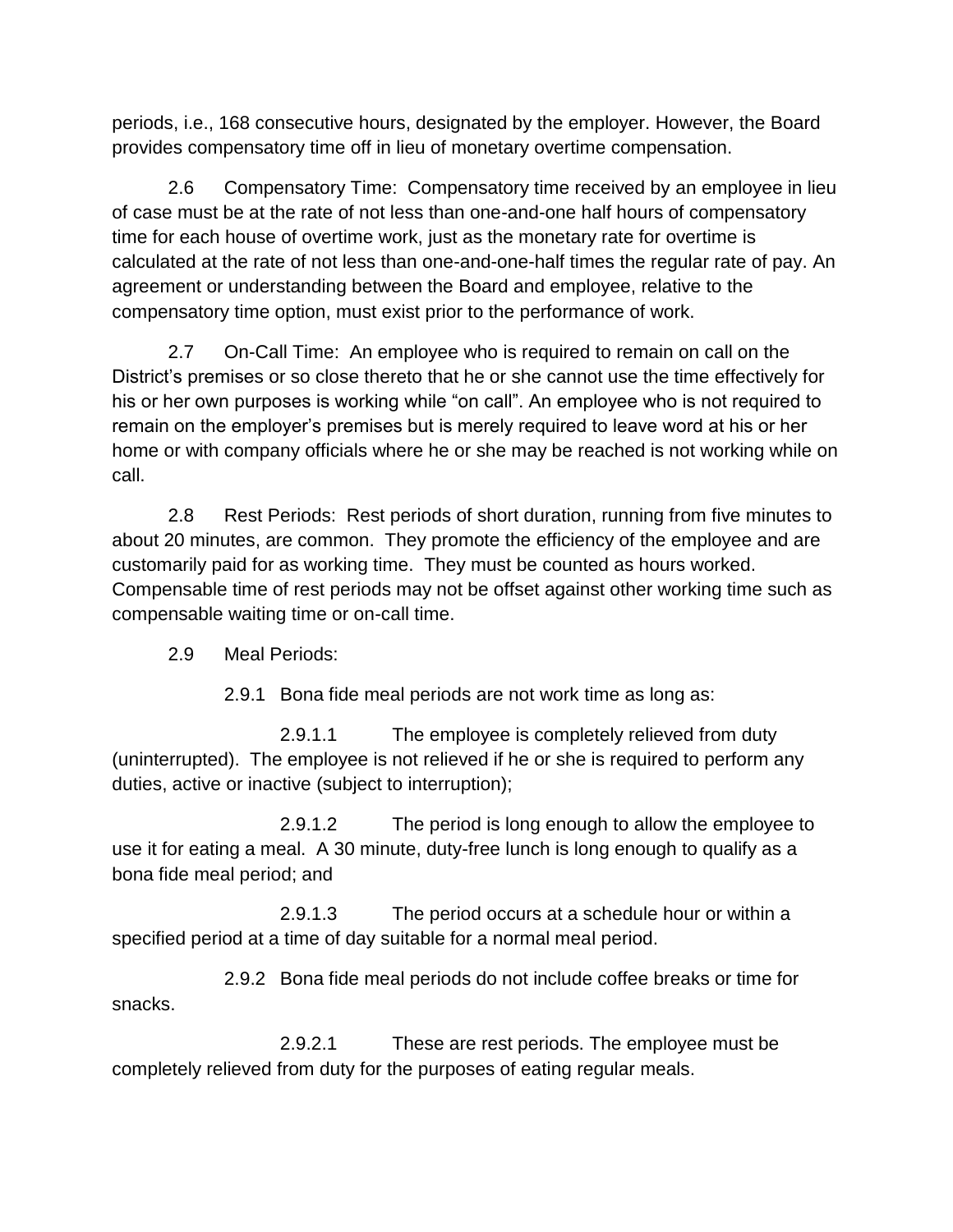2.9.2.2 The employee is not relieved if he or she is required to perform any duties, whether active or inactive, while eating.

2.9.2.3 It is not necessary that an employee be permitted to leave the premises if he or she is otherwise completely freed from duties during the meal period. Unless the Board advises employees that meal periods are subject to interruption, paid meal periods are not authorized.

2.9.3 Sleeping time: If an employee's tour of duty is less than 24 hours, periods during which he or she is permitted to sleep are compensable working time, as long as he or she is on duty and must work when required. Allowing employees to sleep when they are not busy does not render the time "sleep time", nor does the furnishing of facilities to sleep as long as the employee is still on duty.

2.9.4 Travel Time

2.9.4.1 The Portal-to-Portal Act (29 U.S.C. §254(a)(1) specifically excludes from compensation time spent "walking, riding or traveling to and from the actual place of performance of the principal activity" of an employee and time spent in "activities which are preliminary or post-liminary" to the principal activity. Travel time at the beginning or end of the workday, therefore, is not compensable.

2.9.4.2 Excluding normal commuting time, the general rule is that employees should be compensated for all travel unless it is overnight, outside of regular working hours OR on a common carrier, where no work is done. Travel as a passenger outside of normal work hours is, generally, not working time. Of course, special rules can apply to special situations. Travel during normal working hours is considered as work time.

2.9.5 Training Programs, Lectures and Meetings: The compensability of employee time spent in training programs, lectures, labor-management committee meetings, and safety meetings is addressed in the regulations (29 C.F.R. §785.27, §785.28 & §785.29). All of the following 4 general principles must be met for the activity not to be counted as working time:

| regular working hours; and | 2.9.5.1 | Attendance must occur outside the employee's  |
|----------------------------|---------|-----------------------------------------------|
|                            | 2.9.5.2 | Attendance is, in fact, voluntary; and        |
| attending; and             | 2.9.5.3 | The employee must do no productive work while |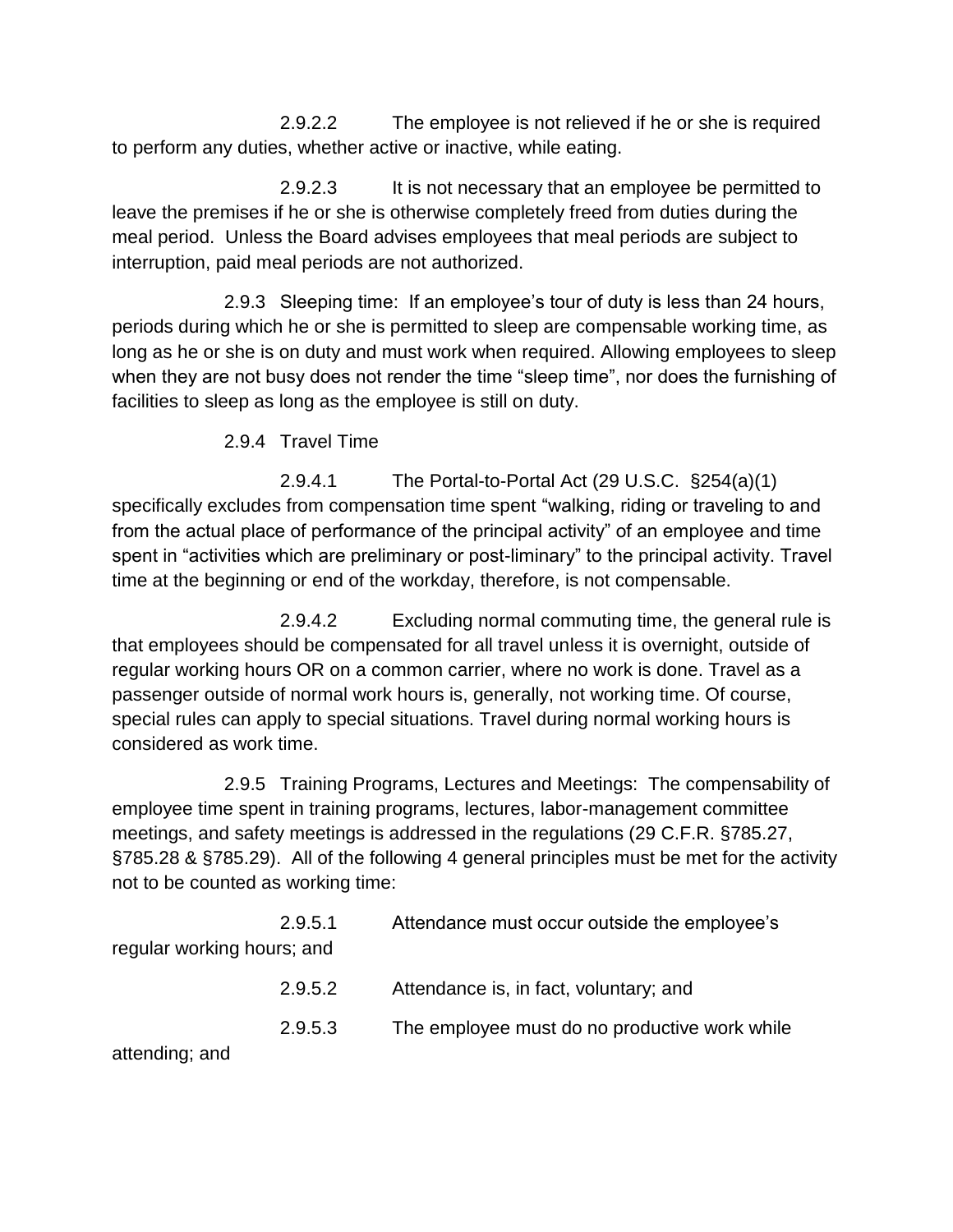2.9.5.4 The program, lecture or meeting should not be directly related to the employee's job if it aids the employee in handling his or her present job better, as distinguished from teaching the employee another job or a new or additional job skill.

2.9.6 Unauthorized Work: Employees who, with the knowledge or acquiescence of the District, continue to work after their shift is over, albeit voluntarily, are engaged in compensable working time. The reason for the work is immaterial; as long as the District "suffers or permits" employees to work on its behalf, proper compensation must be paid.

3. Principles of Operation – General.

3.1 All employees of the Board are expected to work an 8-hour day/40 hour workweek each week.

3.2 Gap Time. Board employees may regularly and routinely be scheduled to work less than a 40-hour workweek; however, the Board retains the right to request an employee to perform his/her regular duties up to 40 hours during a workweek without additional compensation.

3.3 The length of the school day for licensed and professional staff will be a minimum of 8 hours and will continue until professional responsibilities to students are completed. Administrative meetings, curriculum development, pupil supervision, assigned duties, parent conferences, group or individual planning and extra-curricular activities may require hours beyond the state minimum.

3.4 Work schedules for all other employees will be defined by the Superintendent or his/her designee and will be consistent with the Fair Labor Standards Act, West Virginia statutes and provisions of this policy.

3.5 All employees are expected to be present during their scheduled working hours. Absence without prior approval, chronic absences, habitual tardiness or abuses of designated working hours are all considered willful neglect of duty and will result in disciplinary action, up to and including employment termination, unless otherwise prohibited by state or federal law.

3.6 Non-exempt employees who have not been granted prior approval by appropriate authority to work overtime may not arrive at their workstations or being working earlier than their scheduled starting time and must leave their workstations and stop working at their scheduled ending time. Taking work home without prior approval shall not be permitted. Failure to comply with these requirements may result in disciplinary actions, up to and including dismissal.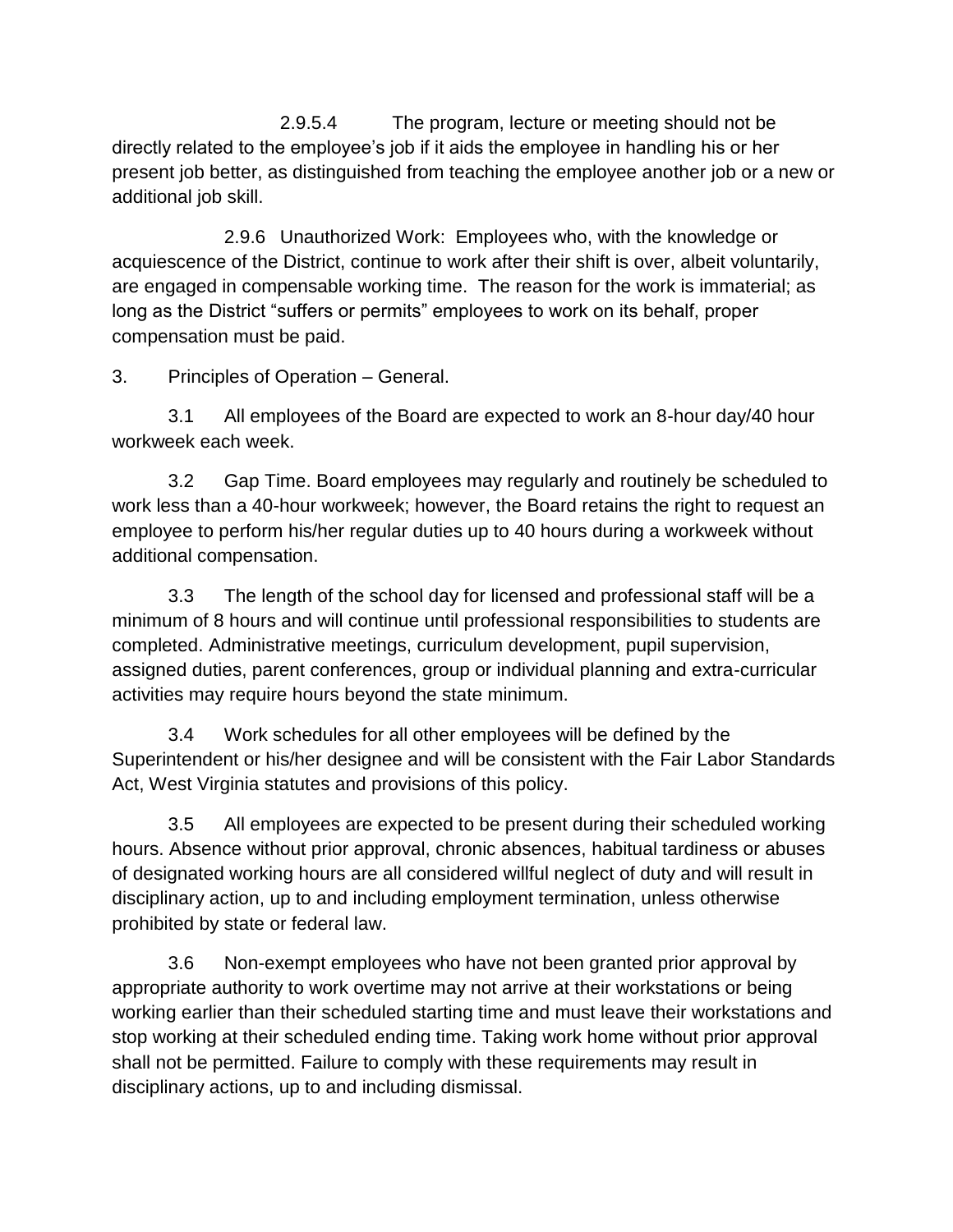4. Principles of Operation – Overtime. For purposes of the FLSA, the workweek for all employees of the Board is defined as beginning at 12:00 a.m. Monday and ending at 11:59 p.m. Sunday.

4.1 In emergencies declared by the Superintendent or his designee, employees may be required to work overtime.

4.2 Non-exempt employees, on paid or unpaid leave, will not be paid at the overtime rate unless and until hours actually worked exceed 40 hours during the workweek. They shall receive their regular hourly rate until they have actually worked in excess of 40 hours during the week. Any hours they work over 40 will be compensated at one-one-half their regular rate of pay.

4.3 Every employee classified as non-exempt service personal is required to complete a timesheet for each week worked during the employee's employment term, reflecting the actual starting and ending times for each day worked and the total time worked. This timesheet shall include the employee's verification that the time sheet is an accurate statement of hours worked. The employee and the employee's immediate supervisor will each sign the timesheet prior to its submittal in a timely manner to the payroll office.

4.4 This policy is subject to West Virginia Code §18A-4-8a, which states (1) that any service employee required to work on any legal school holiday will be paid at a rate one-and-one-half times their usual hourly rate for hours worked on the legal school holiday; and (2) any full-time service employee required to work in excess of their normal working day during any week that contains a school holiday for which they are paid shall be paid for the additional hours worked at a rate of one-and-one-half times their usual hourly rate.

5. Compensatory Time – Principals of Operation. Non-exempt (hourly) employees who work in excess of 40 hours in a workweek may choose to ear compensatory time at a rate of one-and-one-half hours for each hour worked in excess of 40 during the workweek in lieu of receiving overtime pay. For record keeping purposes, employees shall be required to make a request in writing to earn compensatory time in lieu of receiving overtime pay. The employee's timesheet must list all compensatory time earned on the date of accrual and all compensatory time used on the date it was used. A running total of compensatory time must be maintained on the timesheet.

5.1 No non-exempt employee shall be permitted to accrue compensatory time in excess of 120 hours. If an employee's accrued compensatory time reaches 120 hours, no such additional time shall accrue unless and until his/her accrued compensatory time is reduced to less than 120 hours. All compensatory time must be used within the same fiscal year in which it was accrued.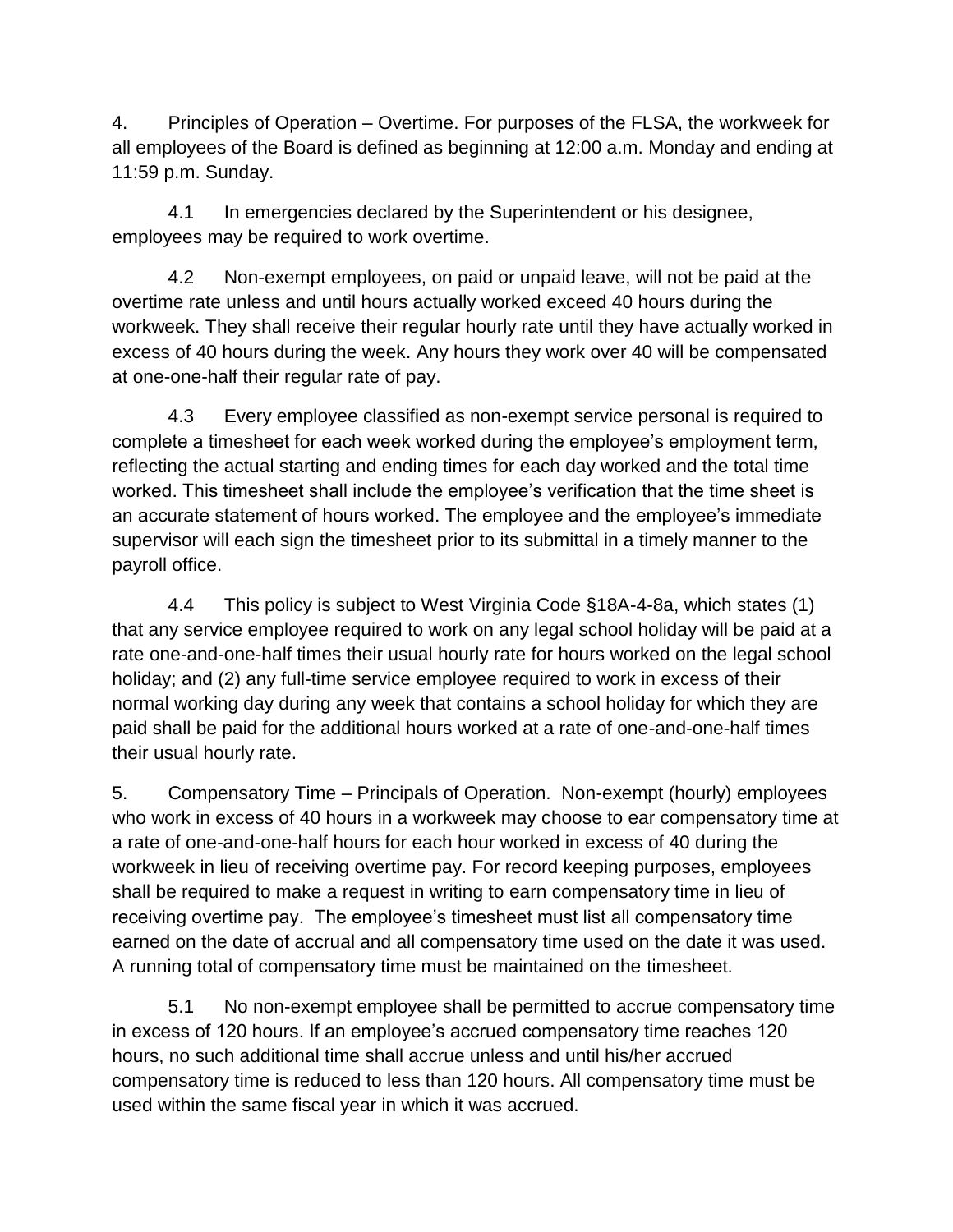5.2 Non-exempt employees are permitted to use accrued compensatory time as paid time off at such times as may be approved in advance by their supervisor. Approval of such requests is subject to scheduling, operation, whether other employees are taking time off and work demands. Non-exempt employees may be required to make requests to use accrued compensatory time in writing.

5.3 Non-exempt employees who have not been granted prior written approval by appropriate authority to work overtime may not arrive at their workstations earlier than their scheduled starting time and must leave their workstations at their scheduled ending time.

5.4 At such time as a non-exempt employee resigned or is discharged from employment with the board, any accrued and unused compensatory time shall be paid at a rate not less than (a) the average regular rate received by such employee during the last 3 years of the employee's employment, or (b) the final regular rate received by the employee, whichever is higher.

5.5 Substitute personnel are not authorized for compensatory time-off situations.

6. Miscellaneous. Non-exempt substitute employees are required to sign in at each school/work location site. The sign-in information must include the name, the work date and the times the substitute began and ended their duties. The substitute is not permitted to work beyond the regular workday for that classification without prior approval from the appropriate individual(s), if permission is granted to work beyond the regular work day, a separate timesheet must be completed, listing the additional hours worked beyond the regular day. In addition, school officials and department heads are responsible for maintaining site sign-in records for three years.

6.1 Non-exempt employees who perform extracurricular coaching contracts shall be deemed to engage in services different from those he/she is normally employed to perform. Such extracurricular work is exempt from the FLSA and the non-exempt may not count hours worked in the capacity of coach as long as the compensation received under the extracurricular contract is considered nominal when compared to the non-exempt employee's daily rate of pay.

6.2 Non-exempt employees are not permitted to volunteer to perform services for or on behalf of the school system if the volunteer duties involve the same types of duties that the employees normally perform as a part of their regular duties for the school district.

6.3 Any employee that fails to follow this policy may be subject to disciplinary action, up to and including termination.